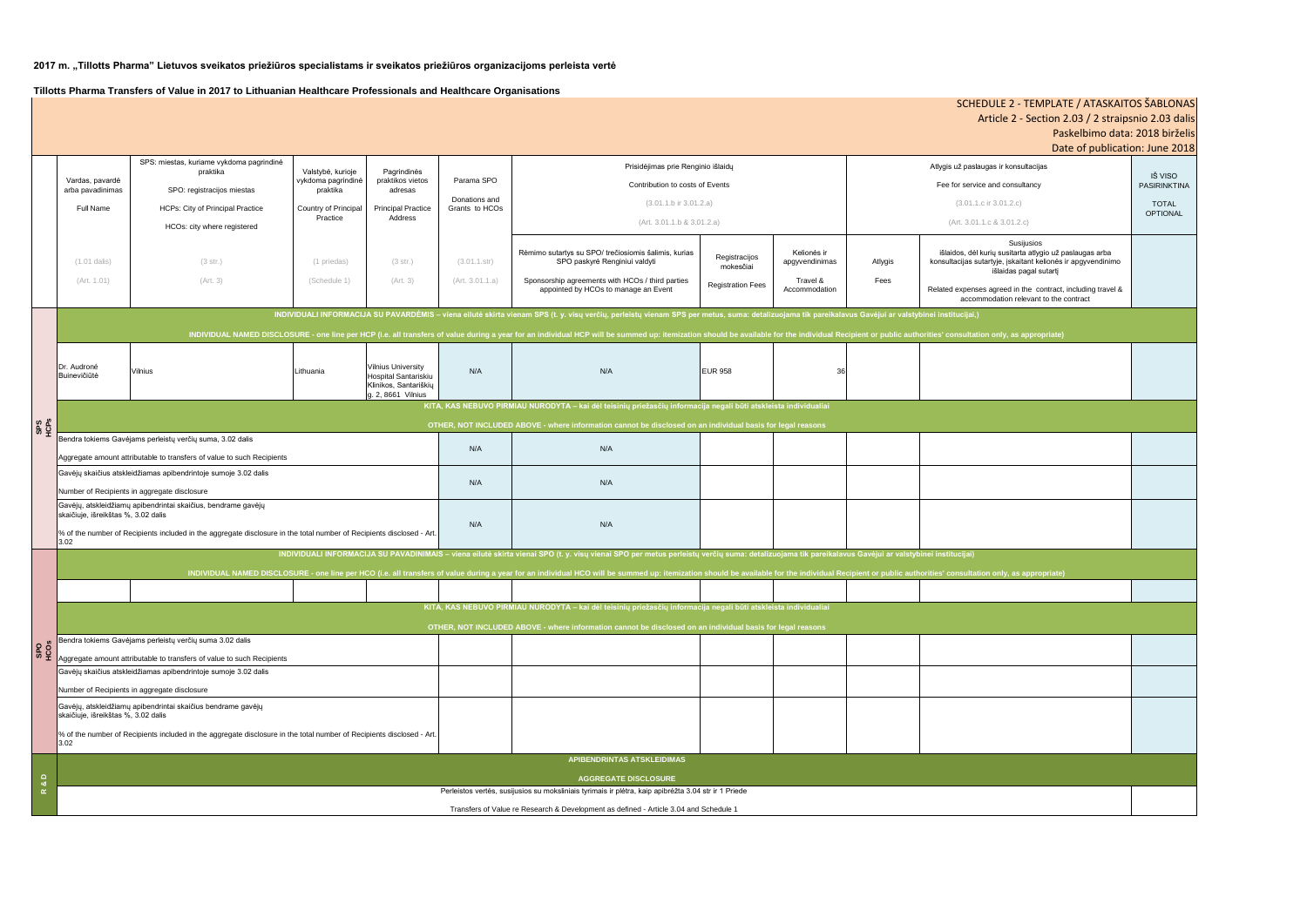### *English language version below*

## **Metodinės pastabos**

# **"Tillotts Pharma" mokėjimų Lietuvos sveikatos priežiūros specialistams ir sveikatos priežiūros organizacijoms 2017 m. atskleidimas**

SPS/SPO informacijos atskleidimo kodeksas, Vaistų rinkodaros Lietuvoje etikos kodekso priedas D (toliau ‐ VREK atskleidimo kodeksas) įpareigoja viešai atskleisti 2018 m. tam tikrą 2017 m. farmacijos bendrovių Lietuvos sveikatos priežiūros specialistams ir sveikatos priežiūros organizacijoms perleistą vertę. Atskleidimo duomenys bus paskelbti "Tillotts Pharma" tinklapyje www.tillotts.com.

Toliau pateiktos metodinės pastabos paaiškina "Tillotts Pharma" atskleistus duomenis ir tai, kaip duomenys parengti, siekiant palengvinti skaitytojo supratimą.

## **PVM**

PVM neitrauktas į visus perleistos vertės atskleidimus.

## **Valiuta**

Visos atskleistos sumos pateikiamos eurais (€). Jei mokėjimas buvo atliktas kita valiuta, suma konvertuota į eurus pagal vidutinį metinį valiutos keitimo kursą Europos Centrinio Banko (www.ecb.europa.eu).

## **Konsoliduoti korporacijų grupių ir tarpvalstybinių mokėjimų atskleidimai**

Atskleidžiama konsoliduota "Tillotts Pharma" grupės perleista vertė pagal EFPIA atskleidimo kodekso nurodymą, kad atskiri juridiniai asmenys, priklausantys tai pačiai daugianacionalinei bendrovei (kurios gali būti motininė bendrovė ir dukterinė bendrovė), bus laikomi viena bendrove. Atskleidžiami 2017 m. mokėjimai, atlikti "Tillotts Pharma" "Tillotts Pharma AG".

# **Daugiametės sutartys**

Jei atskleidžiami duomenys apima daugiametes sutartis, su tokiomis daugiametėmis sutartimis susiję atskleidimai atspindi paslaugas, suteiktas ir apmokėtas pagal tokias sutartis 2017 kalendoriniais metais.

### **Įtraukti duomenys**

"Tillotts Pharma" atskleisti duomenys atitinka VREK atskleidimų kodekso reikalavimus. Duomenys gali būti kategorizuojami taip:

# *Sveikatos priežiūros specialistų dalyvavimo švietimo renginiuose finansavimas*

Atskleisti duomenys apima įmokas prisidedant prie su renginiais susijusių išlaidų, tokių kaip registracijos mokesčiai ir kelionės išlaidos, mokėtas tiesiogiai Lietuvos sveikatos priežiūros specialistams ankstesniais kalendoriniais metais. Kai leidimo atskleisti perleistas vertes nesuteikė atskiras sveikatos priežiūros personalas, atskleidžiama bendra perleista vertė